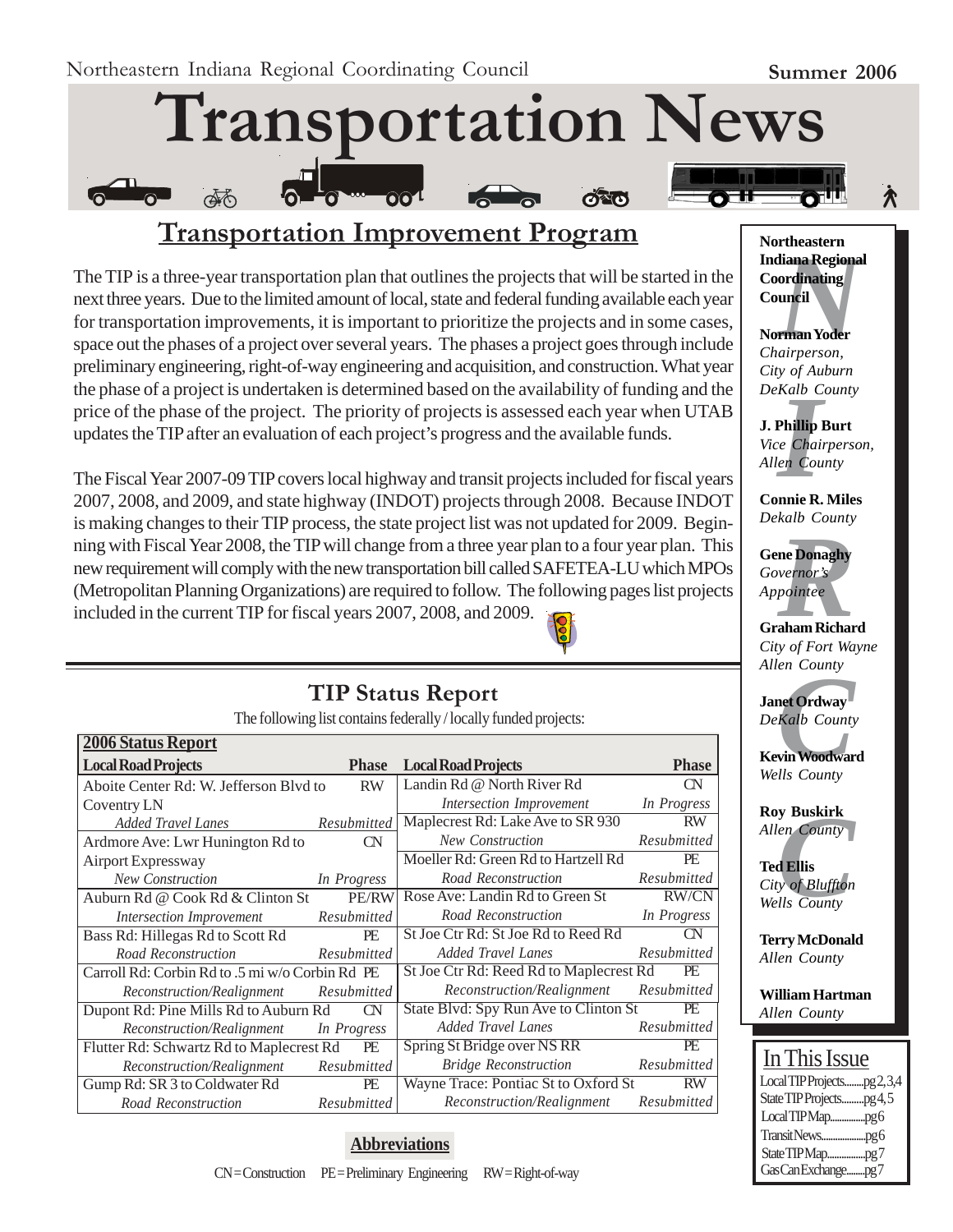#### **Urban Transportation Advisory Board**

**Dave Ross** *Chairperson FW City Engineer*

**Mayor Terry McDonald** *Vice Chairperson, New Haven Representative*

**Bob Kennedy** *Board of Public Works*

**Dave Gionet** *Fort Wayne Public Transportation Corp. (Citilink)*

**Linda Bloom** *Allen County Commissioner*

**Pam Holocher** *Fort Wayne Representative*

**Robert Alderman** *INDOT*

**Roy Buskirk** *Allen County Council*

**Definedly**<br>
Definedly<br>
Defined of Public<br>
New Gionet<br>
Defined any portation<br>
Unitary Public<br>
Unitary Public Public Unity<br>
Unitary Presentative<br>
Defined County<br>
Unity<br>
Defined County<br>
Defined County<br>
Defined County<br>
Define **Susan Hoot** *Allen County Planning Commision Representative*

**Tom Smith** *Fort Wayne Planning Commission*

**Tory Richardson** *Fort Wayne/Allen County Airport Authority*

**William Hartman** *Allen County Highway Director*

**Dave Holtz Jerry Halperin** *INDOT (Non-voting member)*

**Larry Heil** *Federal Highway Administration (Non-voitng members)*

# **Transportation News Summer 2006**

**DETOUR** AHEAD



The following list contains federally / locally funded projects:

**Miss the 2006 Status Report?**



### **Flip back to the front page!**

**For Project Locations see map on page 6**

| <b>2007 Projects</b>                                |                        | <b>2007 Projects</b>                                   |                        |  |
|-----------------------------------------------------|------------------------|--------------------------------------------------------|------------------------|--|
| <b>Local Projects</b>                               |                        | <b>Phase Local Projects</b>                            | <b>Phase</b>           |  |
| Aboite Center Rd: W. Jefferson Blvd to Coventry Ln  | <b>RW</b>              | Marketing/Education for Ozone Awareness                | <b>CN</b>              |  |
| <b>Added Travel Lanes</b>                           |                        | (Gas Can Exchange Program)                             |                        |  |
| Aruburn Rd @ Cook Rd & Clinton St                   | <b>PE/RW</b>           | Maplecrest Rd: Parrett Rd to SR 930                    | <b>CN</b>              |  |
| Intersection Improvements                           |                        | New Construction                                       |                        |  |
| Bass Rd: Hillegas Rd to Hadley Rd                   | PE                     | Maysville/Stellhorn Rd: Koester D. to Maplecrest Rd    | PE                     |  |
| Road Reconstruction                                 |                        | Added Travel Lanes                                     |                        |  |
| Carroll Rd: Corbin Rdto .5 mi W/o Corbin Rd         | PE                     | Moeller Rd: Green St to Hartzell Rd                    | PE                     |  |
| Road Reconstruction/Realignment                     |                        | Road Reconstruction                                    |                        |  |
| Coverdale Rd: Indianapolis Rdto Airport Exp         | PE/RW/CN               | Spring St Bridge over NS Railroad                      | PE/RW                  |  |
| Road Reconstruction                                 |                        | <b>Bridge Reconstruction</b>                           |                        |  |
| Dartmouth Dr @ Washington Cntr Rd                   | $\overline{\text{CN}}$ | St Joe Ctr Rd: St Joe Rd to Reed Rd                    | $\overline{\text{CN}}$ |  |
| Intersection Improvement                            |                        | Added Travel Lanes                                     |                        |  |
| Getz Rd/W. Jefferson Blvd/Covington Rd              | <b>CN</b>              | St Joe Ctr Rd: Reed Rd to Maplecrest Rd                | PE                     |  |
| Intersection Improvements                           |                        | Road Reconstruction/Realignment                        |                        |  |
| Flutter Rd: Schwartz Rd to Maplecrest Rd            | PE                     | State Blvd: Spy Run Ave to Cass St                     | PE                     |  |
| Road Reconstruction/Realignment                     |                        | Added Travel Lanes                                     |                        |  |
| Gump Rd: SR 3 to Coldwater Rd                       | PE                     | Towpath Trail: Rockhill Park to Ardmore/Taylor Int.    | <b>CN</b>              |  |
| Road Reconstruction                                 |                        | New Trail                                              |                        |  |
| IPFW Pedestrian Bridge over St Joseph River         | $\overline{\text{CN}}$ | Wayne Trace: Pontiac St to Oxford Ave                  | $\overline{RW}$        |  |
| New Construction                                    |                        | <b>Added Travel Lanes</b>                              |                        |  |
| Maplecrest Rd: Lake Aveto SR 930                    | <b>RW</b>              |                                                        |                        |  |
| New Construction                                    |                        |                                                        |                        |  |
| <b>Fort Wayne Public Transportation Corporation</b> |                        |                                                        |                        |  |
| Other Maintenance Equipment                         |                        | Hybrid Option for Four Buses                           |                        |  |
| AVL Communications Capital and Subscription         |                        | <b>CMAQ-TransitAwareness</b>                           |                        |  |
| Bus Shelters, Street Furniture, and Signage         |                        | CMAQ-FareFreeOzoneAlertDays                            |                        |  |
| Northside Satellite Terminal                        |                        | CMAQ-Additional Peak Hour Service (1/2Hr Peak Service) |                        |  |
| Six Buses Standard (low floor) 35'                  |                        | CMAQ - Biodiesel Alternative Fuel Cost Differential    |                        |  |
| Four Buses Standard (low floor) 40'                 |                        | <b>JARC-JobAccessReversCommute</b>                     |                        |  |
| Downtown Streetscape/Bus Stop Improvements          |                        | Capitalization of Maintenance Costs                    |                        |  |
| Hybrid Option for Six Buses                         |                        | Complementary Paratransit Costs                        |                        |  |



**Abbreviations**

ONSTRUCTIO 1 mi

CN = Construction PE = Preliminary Engineering RW = Right-of-way

# **Did You Know.....**

**<sup>4</sup> 7,331,073 <sup>3</sup>**  $= 5$ 10  $-15$ 20 25 ົ30  $35$  $40$  45 50 55 60 MPH <sup>65</sup> 70 80 95 In 2005 the daily Vehicle Miles of Travel (VMT) for the Metropolitan Planning Area (MPA) was over 7.3 million miles traveled. That number is up nearly 200,000 thousand from 2004.

page 2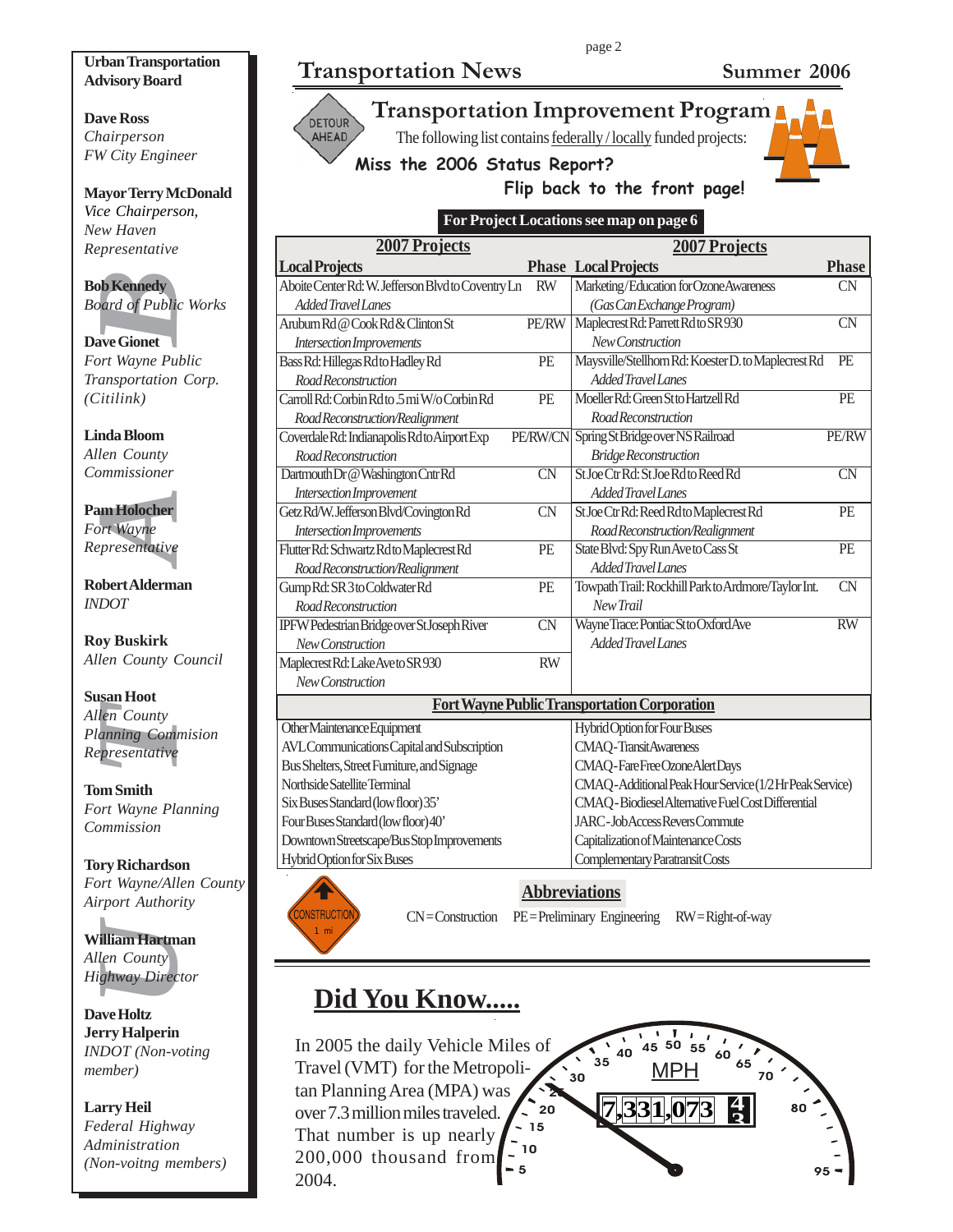| <b>Transportation Improvement Program</b><br>CONSTRUCTION |                 |                                                                         |               |  |  |
|-----------------------------------------------------------|-----------------|-------------------------------------------------------------------------|---------------|--|--|
|                                                           |                 | The following list contains <b>federally</b> / locally funded projects: | <b>ZONE</b>   |  |  |
| For Project Locations see map on page 6                   |                 |                                                                         |               |  |  |
| <b>2008 Projects</b>                                      |                 | 2008 Projects                                                           | <b>BEGINS</b> |  |  |
| <b>Local Projects</b>                                     | <b>Phase</b>    |                                                                         |               |  |  |
| Aboite Center Rd: W. Jefferson Blvd to Coventry Ln        | CN              | Maplecrest Rd: Lake Ave to State Blvd                                   | PE            |  |  |
| Added Travel Lanes                                        |                 | Road Reconstruction                                                     |               |  |  |
| Aruburn Rd @ Cook Rd & Clinton St                         | <b>CN</b>       | Moeller Rd: Green St to Hartzell Rd                                     | <b>RW</b>     |  |  |
| Intersection Improvement                                  |                 | Road Reconstruction                                                     |               |  |  |
| Carroll Rd: Corbin Rdto 5 mi W/o Corbin Rd                | <b>RW</b>       | St Joe Center Rd: Reed Rd to Maplecrest Rd                              | <b>RW</b>     |  |  |
| Road Reconstruction/Realignment                           |                 | Road Reconstruction                                                     |               |  |  |
| Flutter Rd: Schwartz Rd to Maplecrest Rd                  | <b>RW</b>       | State Blvd: Spy Run Ave to Cass St                                      | <b>RW</b>     |  |  |
| Road Reconstruction/Realignment                           |                 | Added Travel Lanes                                                      |               |  |  |
| Gump Rd: SR 3 to Coldwater Rd                             | $\overline{RW}$ | Wayne Trace: Pontiac St to Oxford St                                    | <b>CN</b>     |  |  |
| Road Reconstruction                                       |                 | <b>Bridge Reconstruction</b>                                            |               |  |  |
| <b>Fort Wayne Public Transportation Corporation</b>       |                 |                                                                         |               |  |  |
| Five Minibuses (body on chassis)                          |                 | CMAQ-Additional Peak Hour Service (1/2 Hr Peak Service)                 |               |  |  |
| AVL/Communication Subscription Cost                       |                 | CMAQ - Biodiesel Alternative Fuel Cost Differential                     |               |  |  |
| Other Maintenance Equipment                               |                 | Capitalization of Maintenance Costs                                     |               |  |  |
| <b>CMAQ-TransitAwareness</b>                              |                 | Complementary Paratransit Costs                                         |               |  |  |
| CMAQ-FareFreeOzoneAlertDays                               |                 |                                                                         |               |  |  |

| <b>2009 Projects</b>                                |              | <b>2009 Projects</b>                |              |  |  |
|-----------------------------------------------------|--------------|-------------------------------------|--------------|--|--|
| <b>Local Projects</b>                               | <b>Phase</b> | <b>Local Projects</b>               | <b>Phase</b> |  |  |
| Bass Rd: Hillegas Rd to Hadley Rd                   | <b>RW</b>    | Spring St Bridge over NS Railroad   | CN           |  |  |
| Road Reconstruction                                 |              | <b>Bridge Reconstruction</b>        |              |  |  |
| <b>Fort Wayne Public Transportation Corporation</b> |              |                                     |              |  |  |
| Fourteen Heavy Duty Buses                           |              | Hybrid Option for Fourteen Buses    |              |  |  |
| AVL/Communication Subscription Cost                 |              | Capitalization of Maintenance Costs |              |  |  |
| Other Maintenance Equipment                         |              | Complementary Paratransit Costs     |              |  |  |

# **Transportation Improvement Program**

The following list contains locally funded projects:

**For Project Locations see map on page 6**

| Tot Troject Hoemaans see map on page of |                                                         |              |  |  |
|-----------------------------------------|---------------------------------------------------------|--------------|--|--|
|                                         | <b>2007-2009 Projects</b>                               |              |  |  |
| <b>Phase</b>                            | <b>Local Road Projects</b>                              | <b>Phase</b> |  |  |
| CN                                      | Lake Ave from Coliseum Blvd to Reed Rd                  | <b>CN</b>    |  |  |
|                                         | <b>Road Reconstruction</b>                              |              |  |  |
| CN                                      | Lake Ave from Hobson Rd to Coliseum Blvd                | <b>CN</b>    |  |  |
|                                         | <b>Road Reconstruction</b>                              |              |  |  |
| CN                                      | North Glendale Ave from Jefferson Blyd to North Bend Dr | CN           |  |  |
|                                         | New Construction                                        |              |  |  |
| <b>CN</b>                               | Union Chapel Rd from Interstate 69 to Tonkel Rd         | <b>CN</b>    |  |  |
|                                         | <b>Road Reconstruction</b>                              |              |  |  |
| <b>CN</b>                               | Union Chapel Rd @ Leo Rd/SR1                            | <b>CN</b>    |  |  |
|                                         | Intersection Improvements                               |              |  |  |
|                                         |                                                         |              |  |  |



#### **Abbreviations**

CN = Construction PE = Preliminary Engineering RW = Right-of-way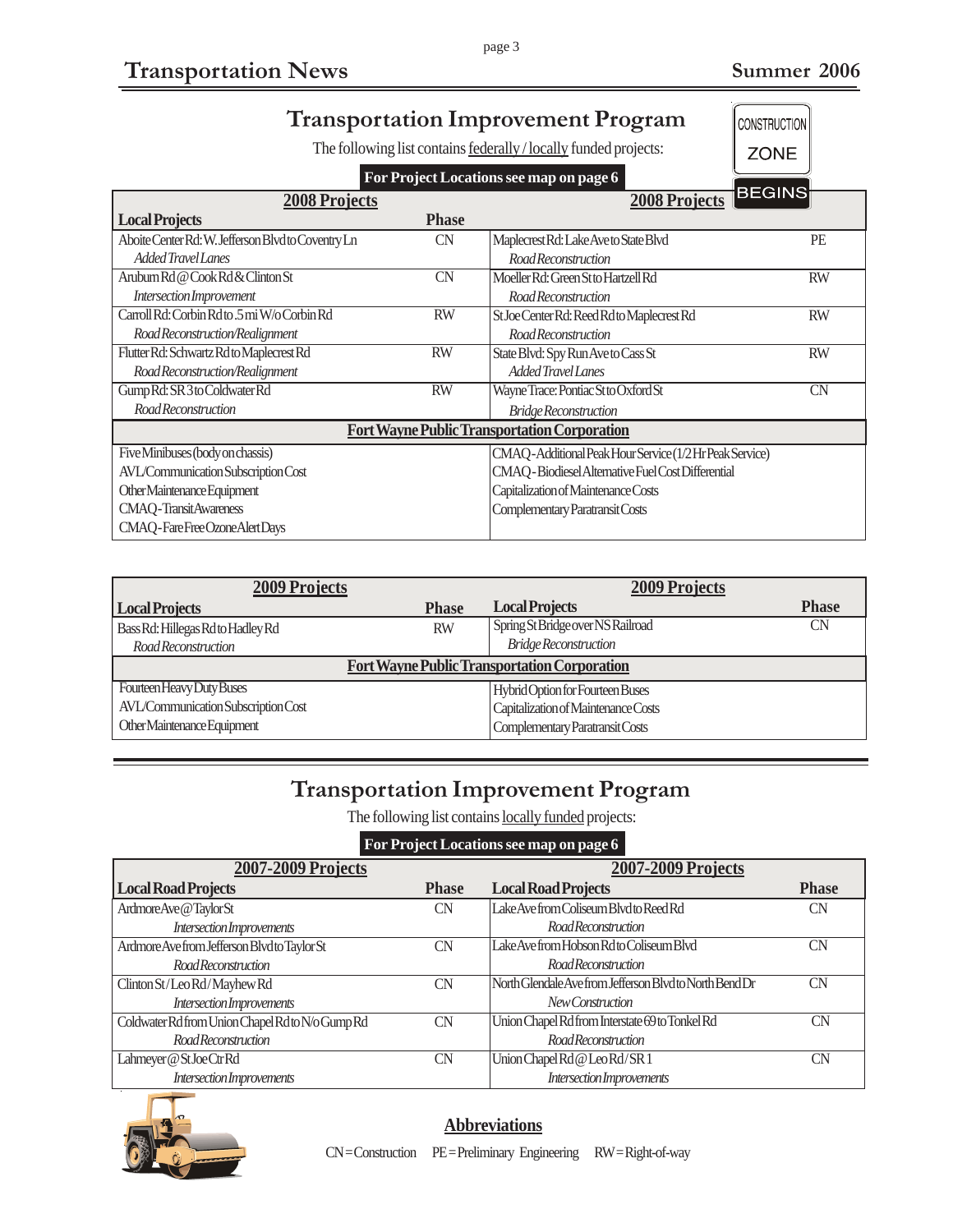*Added Travel Lanes*

# **Transportation Improvement Program Human Service Agencies FY 2007**

The following list contains **federally** / locally funded modified passenger vans:

| 2006 Funding Cycle               |                                                |
|----------------------------------|------------------------------------------------|
| <b>Human Service Agency</b>      | <b>Description</b>                             |
| Allen County Council on Aging    | Low Floor Mini Van with Ramp (replacement)     |
| Community Transportation Network | Medium Transit Vehicle with Lift (replacement) |
| Turnstone Center                 | Medium Transit Vehicle with Lift (replacement) |

| 2006 Projects<br>2006 Projects<br><b>Phase</b><br><b>Phase</b><br><b>State Projects</b><br><b>State Projects</b><br>PE<br>US30: from US33 to I-69<br>I-69: bridge over Yohne Rd<br>PE<br>AddedTravelLanes<br><b>Bridge Rehabilitation</b><br>SR 1: @Grabill/HoslerRd<br>PE<br>US33: over S branch of Benward Ditch, 2.85 mi N/o US30<br><b>RW</b><br>Intersection Improvements<br>Small Structure Replacement<br>PE<br>SR 1: @ Amstutz Rd (NB left-turn lane)<br>US 33: from US 30 to Cook Rd (includes signs & signals)<br><b>CN</b><br>AddedTravelLanes<br>Intersection Improvements<br>SR 1: from I-69 to 0.21 mi E/o Tonkel Rd<br>PE<br>Coldwater Rd: N and S of I-69 Interchange<br><b>CN</b><br>Pavement Patch and Rehabilitation<br>Added Travel Lanes (includes signals & signs)<br>RW<br>SR 3: from Ludwig Rd to Dupont Rd (includes signals)<br>Airport Exp: At-Grade Railroad Crossing (ID#478051H)<br><b>CN</b><br>Added Travel Lanes (includes signals)<br>Railroad Protection Upgrade<br>$\overline{\text{CN}}$<br>SR 3: @ Carroll Rd<br><b>EdsallAve</b><br>PE/CN<br>PipeLining<br>Railroad Protection Upgrade<br>$\overline{\text{CN}}$<br>SR3: @ Cedar Canyons Rd<br><b>EversonRd</b><br>PE/CN<br>New Signal Installation<br>Railroad Protection Upgrade<br>SR 14: @ Allen County/Whitley County Line Rd<br>PE<br><b>HighSt</b><br>PE/CN<br>Intersection Improvements<br>Railroad Protection Upgrade | <b>SLOWER</b><br><b>Transportation Improvement Program</b><br><b>TRAFFIC</b><br>The following list contains federally / state funded projects:<br><b>KEEP</b><br><b>RIGHT</b><br>For Project Locations see map on page 7 |  |  |  |  |  |
|-----------------------------------------------------------------------------------------------------------------------------------------------------------------------------------------------------------------------------------------------------------------------------------------------------------------------------------------------------------------------------------------------------------------------------------------------------------------------------------------------------------------------------------------------------------------------------------------------------------------------------------------------------------------------------------------------------------------------------------------------------------------------------------------------------------------------------------------------------------------------------------------------------------------------------------------------------------------------------------------------------------------------------------------------------------------------------------------------------------------------------------------------------------------------------------------------------------------------------------------------------------------------------------------------------------------------------------------------------------------------------------------------------------------------|--------------------------------------------------------------------------------------------------------------------------------------------------------------------------------------------------------------------------|--|--|--|--|--|
|                                                                                                                                                                                                                                                                                                                                                                                                                                                                                                                                                                                                                                                                                                                                                                                                                                                                                                                                                                                                                                                                                                                                                                                                                                                                                                                                                                                                                       |                                                                                                                                                                                                                          |  |  |  |  |  |
|                                                                                                                                                                                                                                                                                                                                                                                                                                                                                                                                                                                                                                                                                                                                                                                                                                                                                                                                                                                                                                                                                                                                                                                                                                                                                                                                                                                                                       |                                                                                                                                                                                                                          |  |  |  |  |  |
|                                                                                                                                                                                                                                                                                                                                                                                                                                                                                                                                                                                                                                                                                                                                                                                                                                                                                                                                                                                                                                                                                                                                                                                                                                                                                                                                                                                                                       |                                                                                                                                                                                                                          |  |  |  |  |  |
|                                                                                                                                                                                                                                                                                                                                                                                                                                                                                                                                                                                                                                                                                                                                                                                                                                                                                                                                                                                                                                                                                                                                                                                                                                                                                                                                                                                                                       |                                                                                                                                                                                                                          |  |  |  |  |  |
|                                                                                                                                                                                                                                                                                                                                                                                                                                                                                                                                                                                                                                                                                                                                                                                                                                                                                                                                                                                                                                                                                                                                                                                                                                                                                                                                                                                                                       |                                                                                                                                                                                                                          |  |  |  |  |  |
|                                                                                                                                                                                                                                                                                                                                                                                                                                                                                                                                                                                                                                                                                                                                                                                                                                                                                                                                                                                                                                                                                                                                                                                                                                                                                                                                                                                                                       |                                                                                                                                                                                                                          |  |  |  |  |  |
|                                                                                                                                                                                                                                                                                                                                                                                                                                                                                                                                                                                                                                                                                                                                                                                                                                                                                                                                                                                                                                                                                                                                                                                                                                                                                                                                                                                                                       |                                                                                                                                                                                                                          |  |  |  |  |  |
|                                                                                                                                                                                                                                                                                                                                                                                                                                                                                                                                                                                                                                                                                                                                                                                                                                                                                                                                                                                                                                                                                                                                                                                                                                                                                                                                                                                                                       |                                                                                                                                                                                                                          |  |  |  |  |  |
|                                                                                                                                                                                                                                                                                                                                                                                                                                                                                                                                                                                                                                                                                                                                                                                                                                                                                                                                                                                                                                                                                                                                                                                                                                                                                                                                                                                                                       |                                                                                                                                                                                                                          |  |  |  |  |  |
|                                                                                                                                                                                                                                                                                                                                                                                                                                                                                                                                                                                                                                                                                                                                                                                                                                                                                                                                                                                                                                                                                                                                                                                                                                                                                                                                                                                                                       |                                                                                                                                                                                                                          |  |  |  |  |  |
|                                                                                                                                                                                                                                                                                                                                                                                                                                                                                                                                                                                                                                                                                                                                                                                                                                                                                                                                                                                                                                                                                                                                                                                                                                                                                                                                                                                                                       |                                                                                                                                                                                                                          |  |  |  |  |  |
|                                                                                                                                                                                                                                                                                                                                                                                                                                                                                                                                                                                                                                                                                                                                                                                                                                                                                                                                                                                                                                                                                                                                                                                                                                                                                                                                                                                                                       |                                                                                                                                                                                                                          |  |  |  |  |  |
|                                                                                                                                                                                                                                                                                                                                                                                                                                                                                                                                                                                                                                                                                                                                                                                                                                                                                                                                                                                                                                                                                                                                                                                                                                                                                                                                                                                                                       |                                                                                                                                                                                                                          |  |  |  |  |  |
|                                                                                                                                                                                                                                                                                                                                                                                                                                                                                                                                                                                                                                                                                                                                                                                                                                                                                                                                                                                                                                                                                                                                                                                                                                                                                                                                                                                                                       |                                                                                                                                                                                                                          |  |  |  |  |  |
|                                                                                                                                                                                                                                                                                                                                                                                                                                                                                                                                                                                                                                                                                                                                                                                                                                                                                                                                                                                                                                                                                                                                                                                                                                                                                                                                                                                                                       |                                                                                                                                                                                                                          |  |  |  |  |  |
|                                                                                                                                                                                                                                                                                                                                                                                                                                                                                                                                                                                                                                                                                                                                                                                                                                                                                                                                                                                                                                                                                                                                                                                                                                                                                                                                                                                                                       |                                                                                                                                                                                                                          |  |  |  |  |  |
|                                                                                                                                                                                                                                                                                                                                                                                                                                                                                                                                                                                                                                                                                                                                                                                                                                                                                                                                                                                                                                                                                                                                                                                                                                                                                                                                                                                                                       |                                                                                                                                                                                                                          |  |  |  |  |  |
|                                                                                                                                                                                                                                                                                                                                                                                                                                                                                                                                                                                                                                                                                                                                                                                                                                                                                                                                                                                                                                                                                                                                                                                                                                                                                                                                                                                                                       |                                                                                                                                                                                                                          |  |  |  |  |  |
| $\overline{RW}$<br>North River Rd: At-Grade Railroad Crossing (ID#478208L)<br>SR 14: Scott Rd to Hadley Rd<br><b>CN</b>                                                                                                                                                                                                                                                                                                                                                                                                                                                                                                                                                                                                                                                                                                                                                                                                                                                                                                                                                                                                                                                                                                                                                                                                                                                                                               |                                                                                                                                                                                                                          |  |  |  |  |  |
| Added Travel Lanes (includes signals & signs)<br>Railroad Protection Upgrade                                                                                                                                                                                                                                                                                                                                                                                                                                                                                                                                                                                                                                                                                                                                                                                                                                                                                                                                                                                                                                                                                                                                                                                                                                                                                                                                          |                                                                                                                                                                                                                          |  |  |  |  |  |
| SR 37: over Bottern Ditch & Grice Ditch, N/o I-469<br>$\overline{RW}$<br>McArthur Dr. At-Grade Railroad Crossing (ID#478052P)<br>$\overline{\text{CN}}$                                                                                                                                                                                                                                                                                                                                                                                                                                                                                                                                                                                                                                                                                                                                                                                                                                                                                                                                                                                                                                                                                                                                                                                                                                                               |                                                                                                                                                                                                                          |  |  |  |  |  |
| Small Structure Replacement<br>Railroad Protection Upgrade                                                                                                                                                                                                                                                                                                                                                                                                                                                                                                                                                                                                                                                                                                                                                                                                                                                                                                                                                                                                                                                                                                                                                                                                                                                                                                                                                            |                                                                                                                                                                                                                          |  |  |  |  |  |
| SR 101: bridge over Maumee River<br>$\overline{PE}$<br>MorganRd<br>PE/CN                                                                                                                                                                                                                                                                                                                                                                                                                                                                                                                                                                                                                                                                                                                                                                                                                                                                                                                                                                                                                                                                                                                                                                                                                                                                                                                                              |                                                                                                                                                                                                                          |  |  |  |  |  |
| <b>Bridge Rehabilitation</b><br>Railroad Protection Upgrade                                                                                                                                                                                                                                                                                                                                                                                                                                                                                                                                                                                                                                                                                                                                                                                                                                                                                                                                                                                                                                                                                                                                                                                                                                                                                                                                                           |                                                                                                                                                                                                                          |  |  |  |  |  |
| SR 930: @ Washington Blvd and Coliseum Blvd<br>PE<br>Noyer Rd: At-Grade Railroad Crossing (ID#478039B)<br>CN                                                                                                                                                                                                                                                                                                                                                                                                                                                                                                                                                                                                                                                                                                                                                                                                                                                                                                                                                                                                                                                                                                                                                                                                                                                                                                          |                                                                                                                                                                                                                          |  |  |  |  |  |
| Interchange Modification<br>Railroad Protection Upgrade                                                                                                                                                                                                                                                                                                                                                                                                                                                                                                                                                                                                                                                                                                                                                                                                                                                                                                                                                                                                                                                                                                                                                                                                                                                                                                                                                               |                                                                                                                                                                                                                          |  |  |  |  |  |
| SR930: @ Wayne Haven St<br><b>CN</b><br>Probst <sub>Rd</sub><br>PE/CN                                                                                                                                                                                                                                                                                                                                                                                                                                                                                                                                                                                                                                                                                                                                                                                                                                                                                                                                                                                                                                                                                                                                                                                                                                                                                                                                                 |                                                                                                                                                                                                                          |  |  |  |  |  |
| New Signal Installation<br>Railroad Protection Upgrade                                                                                                                                                                                                                                                                                                                                                                                                                                                                                                                                                                                                                                                                                                                                                                                                                                                                                                                                                                                                                                                                                                                                                                                                                                                                                                                                                                |                                                                                                                                                                                                                          |  |  |  |  |  |
| US24: from .5 mi E/o I-469 to .5 mi E/o Ryan/Bruick Rd<br>$\overline{PE}$<br><b>RyanRd</b><br>PE/CN                                                                                                                                                                                                                                                                                                                                                                                                                                                                                                                                                                                                                                                                                                                                                                                                                                                                                                                                                                                                                                                                                                                                                                                                                                                                                                                   |                                                                                                                                                                                                                          |  |  |  |  |  |
| New Road Construction (includes interchange)<br>Railroad Protection Upgrade                                                                                                                                                                                                                                                                                                                                                                                                                                                                                                                                                                                                                                                                                                                                                                                                                                                                                                                                                                                                                                                                                                                                                                                                                                                                                                                                           |                                                                                                                                                                                                                          |  |  |  |  |  |
| US 24: from .5 mi E/o Ryan / Bruick Rd to .5 mi E/o Webster Rd<br>PE<br>Rousey Rd<br>PE/CN                                                                                                                                                                                                                                                                                                                                                                                                                                                                                                                                                                                                                                                                                                                                                                                                                                                                                                                                                                                                                                                                                                                                                                                                                                                                                                                            |                                                                                                                                                                                                                          |  |  |  |  |  |
| New Road Construction (includes interchange)<br>Railroad Protection Upgrade                                                                                                                                                                                                                                                                                                                                                                                                                                                                                                                                                                                                                                                                                                                                                                                                                                                                                                                                                                                                                                                                                                                                                                                                                                                                                                                                           |                                                                                                                                                                                                                          |  |  |  |  |  |
| US 24: from .5 mi W/o SR 101 to Indiana/Ohio State Line<br>$\overline{PE}$<br>Sampson Rd<br><b>PE/CN</b>                                                                                                                                                                                                                                                                                                                                                                                                                                                                                                                                                                                                                                                                                                                                                                                                                                                                                                                                                                                                                                                                                                                                                                                                                                                                                                              |                                                                                                                                                                                                                          |  |  |  |  |  |
| New Road Construction (includes interchange)<br>Railroad Protection Upgrade                                                                                                                                                                                                                                                                                                                                                                                                                                                                                                                                                                                                                                                                                                                                                                                                                                                                                                                                                                                                                                                                                                                                                                                                                                                                                                                                           |                                                                                                                                                                                                                          |  |  |  |  |  |
| US 27: on NB Spy Run Ave from St Mary's River to Riverside Ave<br>PE<br>South County Line Rd: At-Grade Railroad Crossing (ID#478109N) CN                                                                                                                                                                                                                                                                                                                                                                                                                                                                                                                                                                                                                                                                                                                                                                                                                                                                                                                                                                                                                                                                                                                                                                                                                                                                              |                                                                                                                                                                                                                          |  |  |  |  |  |
| Road Rehabilitation<br>Railroad Protection Upgrade                                                                                                                                                                                                                                                                                                                                                                                                                                                                                                                                                                                                                                                                                                                                                                                                                                                                                                                                                                                                                                                                                                                                                                                                                                                                                                                                                                    |                                                                                                                                                                                                                          |  |  |  |  |  |
| PE<br><b>PE/CN</b><br><b>US30: @US33</b><br>State St                                                                                                                                                                                                                                                                                                                                                                                                                                                                                                                                                                                                                                                                                                                                                                                                                                                                                                                                                                                                                                                                                                                                                                                                                                                                                                                                                                  |                                                                                                                                                                                                                          |  |  |  |  |  |
| Interchange Modification<br>Railroad Protection Upgrade                                                                                                                                                                                                                                                                                                                                                                                                                                                                                                                                                                                                                                                                                                                                                                                                                                                                                                                                                                                                                                                                                                                                                                                                                                                                                                                                                               |                                                                                                                                                                                                                          |  |  |  |  |  |
| US 30: from Flaugh Rd to US 33<br>PE<br>Winters Rd: At-Grade Railroad Crossing (ID#478114K)<br>${\rm CN}$                                                                                                                                                                                                                                                                                                                                                                                                                                                                                                                                                                                                                                                                                                                                                                                                                                                                                                                                                                                                                                                                                                                                                                                                                                                                                                             |                                                                                                                                                                                                                          |  |  |  |  |  |

#### **Abbreviations**

*Railroad Protection Upgrade*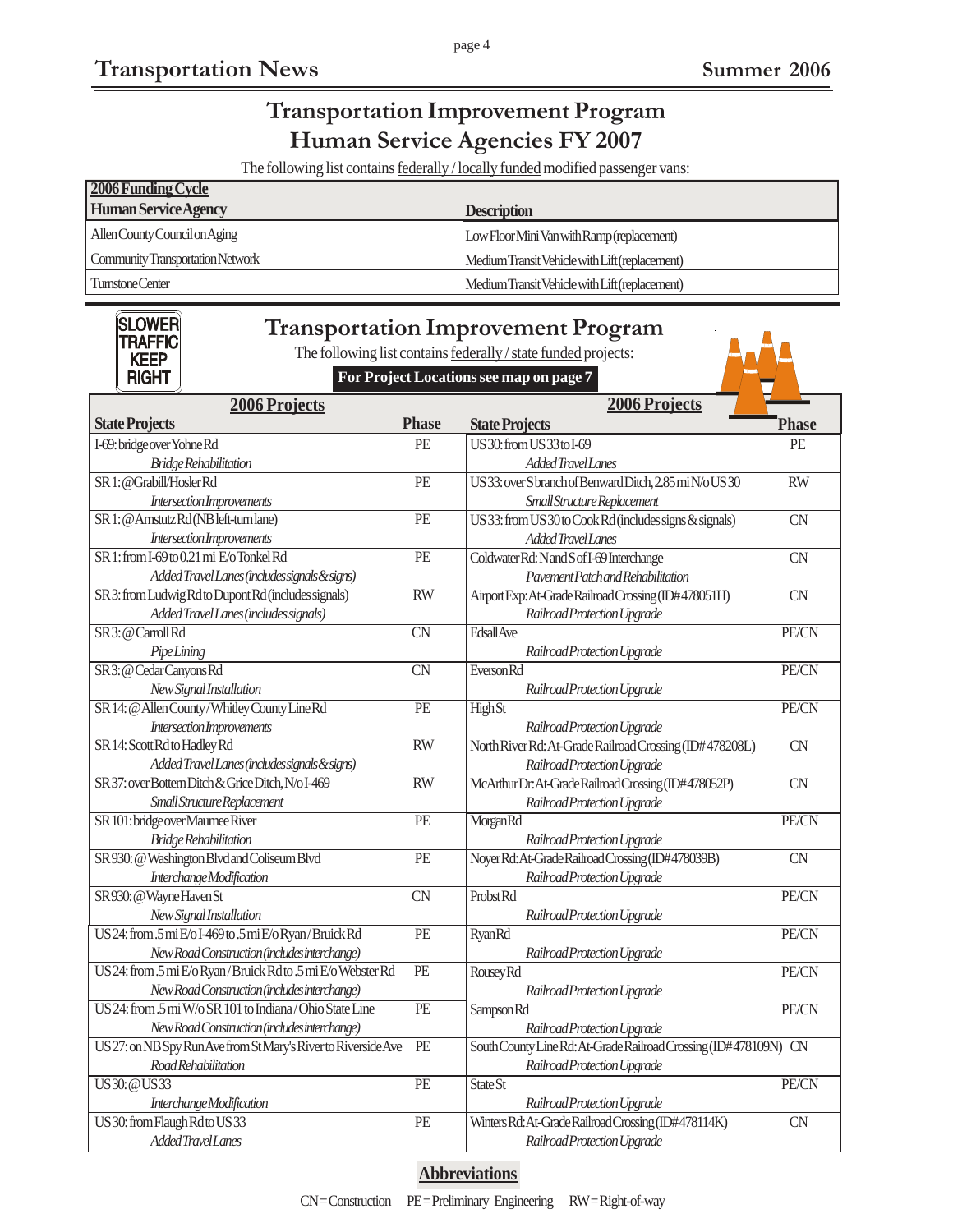1 mi

CONSTRUCTION

 $\hat{\mathcal{E}}$ 

# **Transportation Improvement Program**

page 5

The following list contains federally / state funded projects:

#### **For Project Locations see map on page 7**

| <b>2007 Projects</b>                                |              | <b>2007 Projects</b>                                           |              |
|-----------------------------------------------------|--------------|----------------------------------------------------------------|--------------|
| <b>State Projects</b>                               | <b>Phase</b> | <b>State Projects</b>                                          | <b>Phase</b> |
| I-69: Meyer Ditch @ Allen/Dekalb County Line        | PE           | US 24: from .5 mi E/o Webster Rdto .5 mi W/o SR 101            | <b>PE</b>    |
| Small Structure Replacement                         |              | New Road Construction                                          |              |
| I-69: from $0.83$ mi N/o SR 1 to $9.51$ mi N/o SR 1 | PE           | US 24: from .5 mi E/o Ryan/Bruick Rd to .5 mi E/o Webster Rd   | <b>RW</b>    |
| Pavement Rehabilitation (Includes 7 bridges)        |              | New Road Construction (includes interchange)                   |              |
| SR 1: @Grabill/Hosler Rd                            | <b>RW</b>    | US 24: from .5 mi E/o I-469 to .5 mi E/o Ryan/Bruick Rd        | <b>RW</b>    |
| Intersection Improvements                           |              | New Road Construction (includes interchange)                   |              |
| SR 1: from I-69 to 0.21 mi E/o Tonkel Rd            | <b>RW</b>    | US 24: from .5 mi W/o SR 101 to Indiana/Ohio State Line        | <b>RW</b>    |
| Added Travel Lanes (includes signals & signs)       |              | New Road Construction (includes interchange)                   |              |
| SR 14: @ Allen County/Whitley County Line Rd        | <b>RW</b>    | US 27: on NB Spy Run Ave from St Mary's River to Riverside Ave | <b>RW</b>    |
| Intersection Improvements                           |              | Road Reconstruction                                            |              |
| SR 14: @ West Hamilton Rd                           | <b>CN</b>    | US 27: bridge over St Mary's River                             | PE           |
| Signal Installation                                 |              | <b>Bridge Replacement</b>                                      |              |
| SR 37: over Bottern Ditch & Grice Ditch, N/o I-469  | <b>CN</b>    | US 27: realign SB US 27 from Spy Run Creek to E4th St          | PE           |
| Small Structure Replacement                         |              | <b>RoadReconstruction</b>                                      |              |
| SR 101: bridge over Brown Ditch                     | PE           | US 30: @ US 33                                                 | <b>RW</b>    |
| <b>BridgeReplacement</b>                            |              | Interchange Modification                                       |              |
|                                                     |              | IPFW Pedestrian Bridge over St Joseph River                    | CN           |
|                                                     |              | New Construction                                               |              |

| <b>2008 Projects</b>                                           |              | <b>2008 Projects</b>                                                   |                 |
|----------------------------------------------------------------|--------------|------------------------------------------------------------------------|-----------------|
| <b>State Projects</b>                                          | <b>Phase</b> | <b>State Projects</b>                                                  | <b>Phase</b>    |
| I-69: bridge over Dennis Ditch 1.7 mi N/o Lafayette Ctr Rd     | PE           | US 30: from US 33 to I-69                                              | <b>RW</b>       |
| Small Structure Replacement                                    |              | Added Travel Lanes                                                     |                 |
| I-69: from 0.48 mi S/o Coldwater Rd to 0.86 mi N/o SR 1/Dupont | <b>CN</b>    | Pedestrian Bridge over St Joseph River (IPFW)                          | <b>CN</b>       |
| Rd (includes 2 bridges, signs and lights)                      |              | New Construction                                                       |                 |
| Added Travel Lanes                                             |              | SR 101: bridge over Brown Ditch 3.59 mi S/o US 30                      | <b>RW</b>       |
| I-469: from 0.7 mi W/o SR 1 to 0.5 mi E/o US 27                | PE           | Bridge Replacement                                                     |                 |
| (includes 10 bridges)                                          |              | SR 101: bridge over Maumee River                                       | <b>CN</b>       |
| Pavement Replacement                                           |              | <b>Bridge Rehabilitation</b>                                           |                 |
| I-469: from 0.5 mi E/o US 27 to 0.32 mi S/o Tillman Rd         | PE           | SR 930: @ Washington Blvd and Coliseum Blvd                            | <b>RW</b>       |
| (includes 3 bridges)                                           |              | Interchange Modification                                               |                 |
| Pavement Replacement                                           |              | US 27: over Valentine Ditch 3.2 mi N/o Adams/Allen Co Line             | PE              |
| SR 1: @ Amstutz Rd (NB left-turn lane)                         | <b>RW</b>    | Small Structure Replacement                                            |                 |
| Intersection Improvements                                      |              | US 27: bridge over St Mary's River                                     | <b>RW</b>       |
| SR 1: from I-69 to 0.21 mi E/o Tonkel Rd                       | <b>CN</b>    | Bridge Replacement                                                     |                 |
| Added Travel Lanes (includes signals & signs)                  |              | US 27: bridge over Spy Run Creek                                       | $\overline{PE}$ |
| SR 3: Willow Creek Access Rdover Willow Creek 6.17 mi N/o I-69 | PE           | Small Structure Replacement                                            |                 |
| Small Structure Replacement                                    |              | US 30: bridge over Spy Run Creek 6.7 mi E/o Whitley/Allen Co Line PE   |                 |
| SR 3: bridge over Willow Creek 6.17 mi N/oI-69                 | PE           | Small Structure Replacement                                            |                 |
| Small Structure Replacement                                    |              | US 30: bridge over Solon Ditch 0.27 mi E/o Whitley/Allen Co Line PE    |                 |
| SR 3: Huntertown Drain-Equalizer 7.07 mi N/o I-69              | PE           | Small Structure Replacement                                            |                 |
| Small Structure Replacement                                    |              | US 30: bridge over Seeger Ditch 4.9 mi E/o Whitley/Allen Co Line PE    |                 |
| SR 14: from Scott Rd to Hadley Rd                              | <b>CN</b>    | Small Structure Replacement                                            |                 |
| Added Travel Lanes (includes signals & signs)                  |              | US 30: bridge#3 over Seeger Ditch 5.25 mi E/o Whitley/Allen Co Line PE |                 |
| SR 37: @ Antwerp Rd/Water St                                   | <b>CN</b>    | Small Structure Replacement                                            |                 |
| Intersection Improvement                                       |              | US 30: Solon Rd Branch 2.3 mi E/o Whitley/Allen Co Line                | PE              |
| US 30: from Flaugh Rd to US 33                                 | <b>RW</b>    | Small Structure Replacement                                            |                 |
| Added Travel Lanes                                             |              |                                                                        |                 |

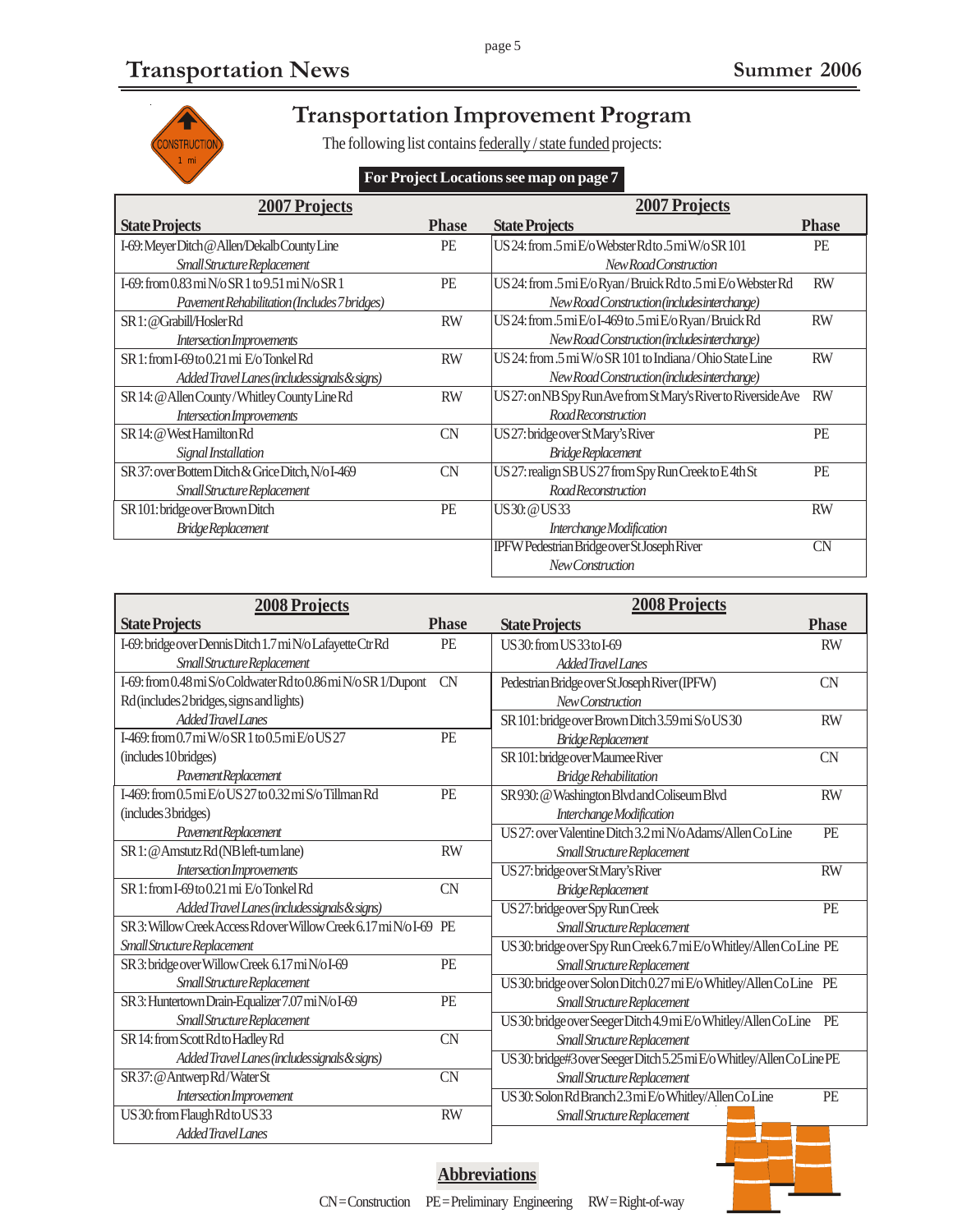



# **Transit News**

## **Stops and Routes on the Web**

During the summer of 2005, NIRCC staff began a study to identify the location of each bus stop on the Citilink (Fort Wayne's Public Transit Corporation) bus system. Using a handheld GPS device, staff traveled to each bus stop location on the system to gather coordinates and relative information about the stop. The bus stops along with Citilink's bus routes will be available on the Web soon. Once we have finished error testing Allen County's iMap will add the bus stops and bus routes to there GIS website (www.acimap.us). This will give you the ability to overlay the routes and stops on top of aerials and streets. Not only can you see where bus stops and routes are located, but you can also use the info tool on the map to find out the name, frequency, and contact information for each route and stop.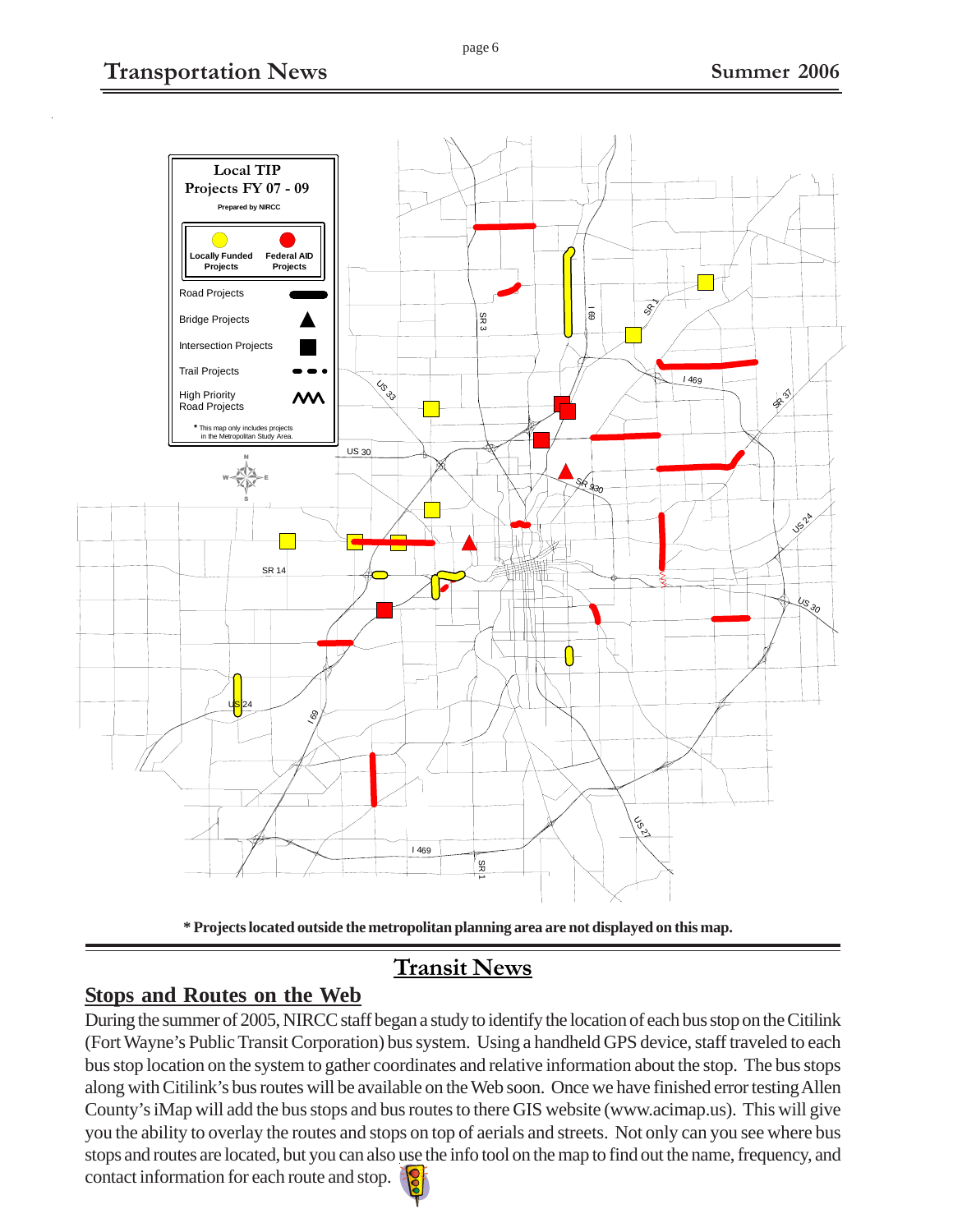## **Transportation News Summer 2006**





## **Gas Can Exchange Program**

In 2004 Allen County was designated as a "non-attainment area" because the measurable pollutants exceeded the acceptable standards. In an effort to reduce the pollutants the Allen County Ozone Task Force in cooperation with Home Depot sponsored a free gas can exchange program on June 3, 2006 at the Lake Avenue location. The purpose of the exchange program was to remove traditional vented gas cans for more modern and environmentally friendly gas cans. The newer gas cans are self venting and spill proof. These two features reduce the amount of harmful pollutants released into the air.

By 2009 the U.S. EPA expects to have a federal rule in place that mandates only efficient, environmentally (Continued on Pg. 8)